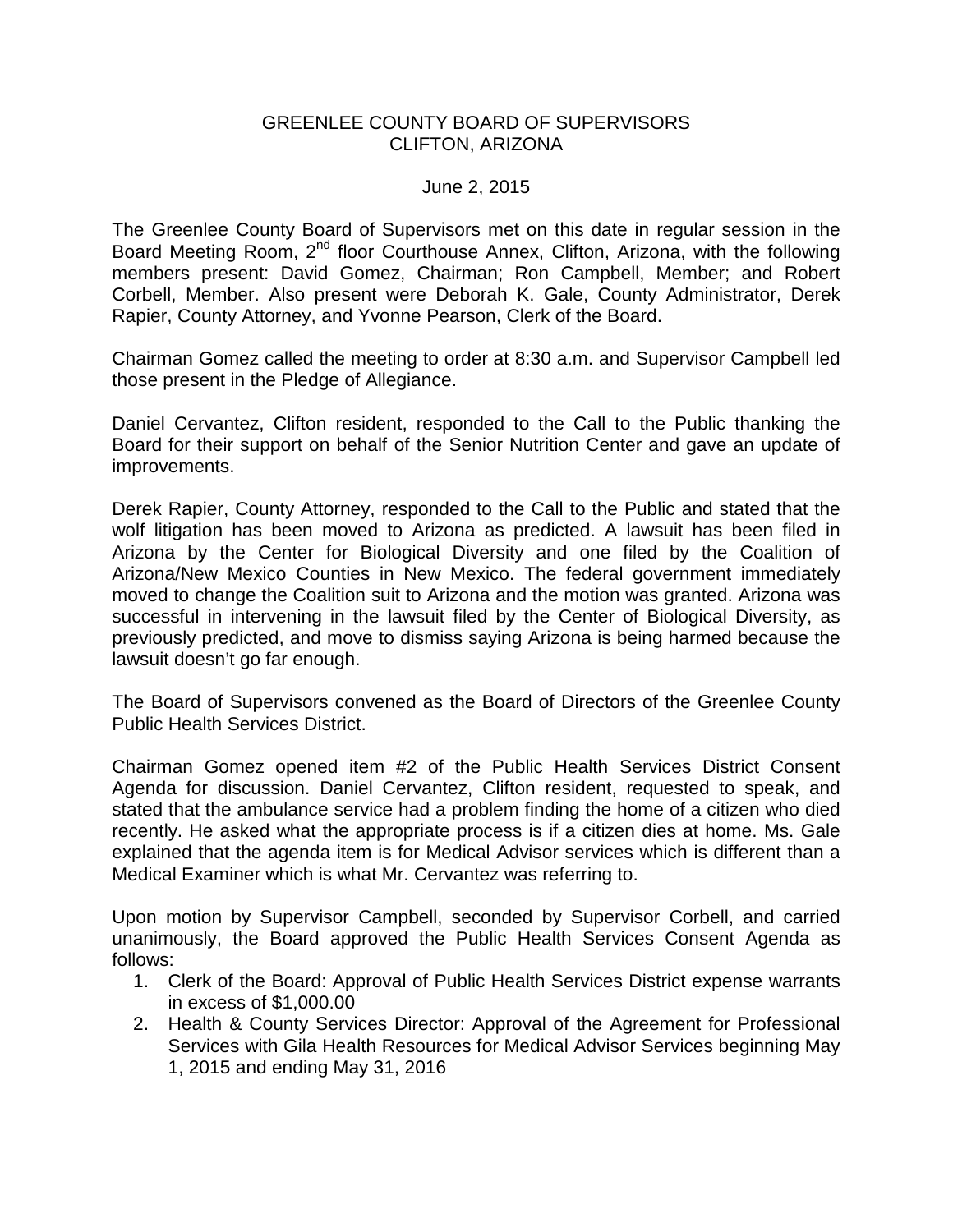3. Health & County Services Director: Approval of the Intergovernmental Agreement with the Arizona Department of Health Services for the Healthy People Healthy Community Program beginning July 1, 2015 and ending June 30, 2020

The Board reconvened into regular session.

The report from Carol Telles, Clifton District Ranger, Apache-Sitgreaves National Forest, was postponed to July.

In the absence of Tom Powers, County School Superintendent, Mr. Rapier updated the Board on the status of the dissolution of the Clifton School District stating that property issues have been addressed, records have been transferred appropriately, and tax rolls will be adjusted appropriately. A "yard sale" was conducted to sell what could be sold to the public. The entire Clifton School District boundary will be moved into the Morenci School District Boundary. Upon motion by Supervisor Campbell, seconded by Supervisor Corbell, and carried unanimously, the Board adopted the school district boundary change to consolidate the Clifton School District into the Morenci School District as presented. Mr. Rapier clarified that due to the fact that the act of the dissolution of the Clifton School District is an act of the County School Superintendent there is no conflict with Supervisor Campbell voting on this item.

Steve Rutherford, Emergency Management Coordinator, requested approval of the Notice of Intent to apply for the mitigation grant from the Federal Emergency Management Agency (FEMA) requiring a 25% match of funds. He stated that this will give Greenlee County the ability to apply for mitigation grants (emergency) as needed. Upon motion by Supervisor Campbell, seconded by Supervisor Corbell, and carried unanimously, the Board approved the request as presented.

Larry Avila, Sheriff, presented bid proposals for the purchase of a new sedan to be used as a detention transport vehicle. He stated that the vehicle will be purchased with Jail Enhancement funds and recommended award of bid to Kempton Chevrolet for the 2015 Chevrolet Impala. He stated that the vehicle is needed immediately and Kempton Chevrolet is the only bidder that has the vehicle already in stock. Other bidders would need to order the vehicle and it would be several weeks before it is received. Upon motion by Supervisor Campbell, seconded by Supervisor Corbell, and carried unanimously, the Board awarded the bid to Kempton Chevrolet, due to the urgent need, for the purchase of one (1) 2015 Chevrolet Impala in the amount of \$26,443.00 to be paid with Jail Enhancement funds.

Ákos Kovach, Economic Development Coordinator, updated the Board on the following:

• The String of Pearls Committee met in Greenlee County and toured the Clifton and Morenci areas. They are interested in including Greenlee County into the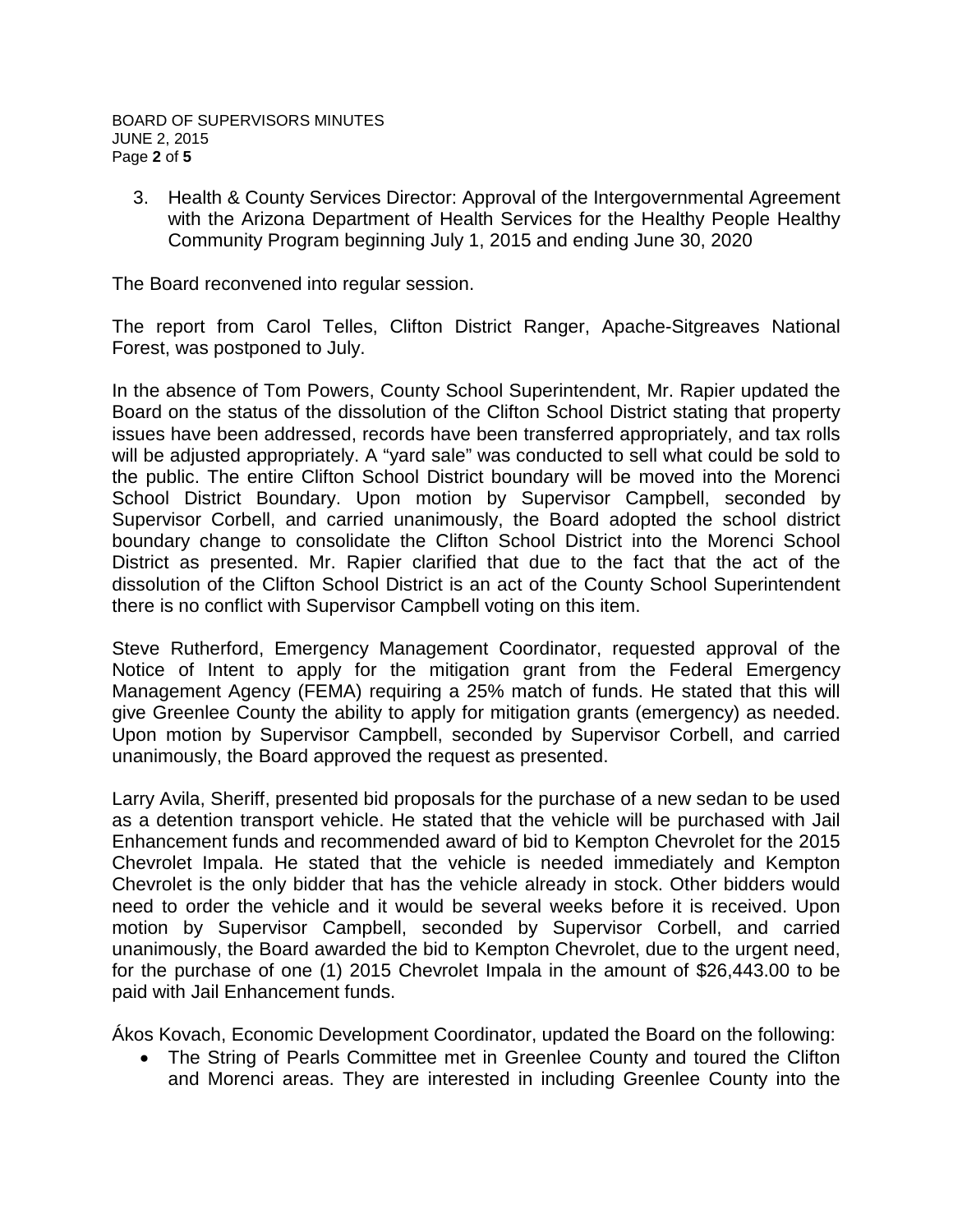group and will help identify and publish mini-tour opportunities in Greenlee County.

- Mr. Kovach was in Tucson on May  $22^{nd}$  and gave a presentation on Greenlee County at the Office of Tourism to help the tourism call center better understand what Greenlee County has to offer and be able to direct tourist to Greenlee County.
- The Duncan PTA will be hosting the State Allstar 8-man Football event this weekend in Duncan
- Mr. Kovach is working with regional event planners to help avoid event conflicts not only locally but in surrounding regional areas to help avoid having major events scheduled at the same time
- The Fair & Racing Commission will meet on June  $10<sup>th</sup>$  to further plan events for the upcoming Fair.
- The second in the Mud Drag series will be held on June 13<sup>th</sup>
- A Junior Police Camp will be held at the Fairgrounds the last weekend in June

Upon motion by Supervisor Campbell, seconded by Supervisor Corbell, and carried unanimously, the Board appointed Chairman Gomez as the 2015 National Association of Counties voting delegate and Supervisor Campbell as the alternate.

Ms. Gale gave the county and state budget and legislative issues report during the 2015/16 Budget Work Session.

The Calendar of Events was reviewed.

Upon motion by Supervisor Campbell, seconded by Supervisor Corbell, and carried unanimously, the Board approved the Consent Agenda as follows:

- A. Clerk of the Board: Approval of minutes to previous meeting 05/18/2015
- B. Clerk of the Board: Approval of expense warrants in excess of \$1,000.00 Voucher 1065; 1066; 1067
- C. County Assessor: Approval of Employee Transaction Form P. Willey, full time Administrative Assistant
- D. County Recorder: Approval of Employee Transaction Form K. Valenzuela, full time Administrative Assistant
- E. County Sheriff: Approval of Employee Transaction Form V. Bearden, full time Detention Officer; P. Smerglia, Detention Sergeant; S. Woodard, full time Control Room Operator
- F. Clerk of the Board: Approval of the fiscal year 2016 Intergovernmental Agreement with Eastern Arizona College for community college courses provided in Greenlee County in the amount of \$35,000.00
- G. County Administrator: Adoption of Resolution 15-06-01 authorizing a new checking account with National Bank of Arizona for the Greenlee County Event Revolving Account requiring two signatures on all check transactions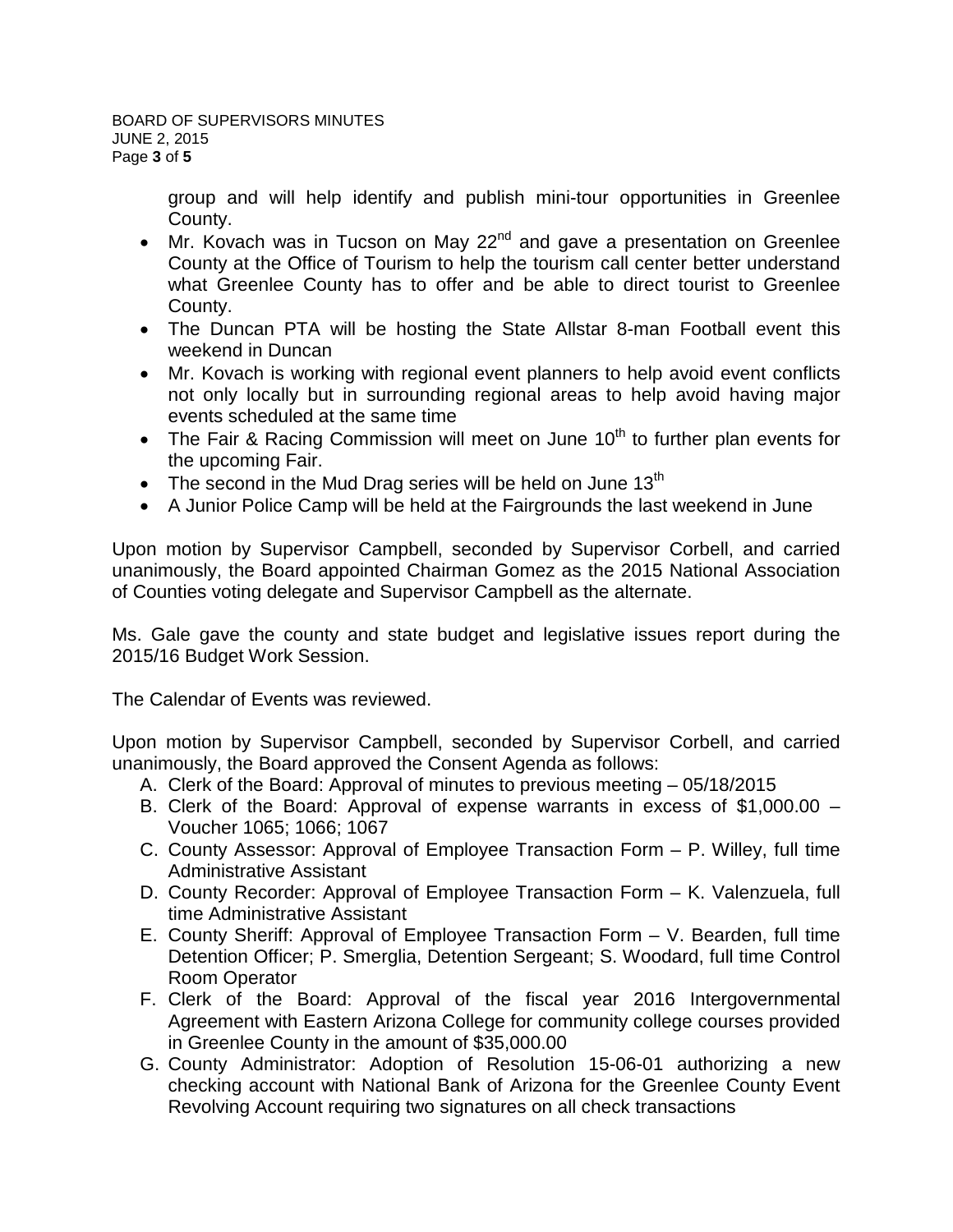H. Chief Probation Officer: Approval of Employee Transaction Form – D. Madrigal, full time Secretary/Teen Court Coordinator

The Board convened into Work Session regarding the 2015/16 Budget.

Ms. Gale reviewed the need to address unfunded liability issues regarding the Public Safety Personnel Retirement System. She explained that all counties, cities and towns in the state are faced with this issue. Greenlee County is currently 34.1% unfunded in the amount of \$1.7 million. She recommended that Greenlee County pre-pay a lump sum into the retirement system for the amount of both employee and employer contribution. This lump sum will earn interest that will go toward the pay-down of the unfunded liability. The Board directed Ms. Gale to move forward with her recommendation.

Ms. Gale reviewed the Amicus Brief filed by County Supervisors Association regarding the 1% Property Tax cap showing the effect it will have on counties and an approach that subrogation of taxing authority should not be given to a non-elected board. An injunctive relief has been asked for to not implement this for this year.

Ms. Gale and Philip Ronnerud, County Engineer, reviewed proposed capital expenses for the Greenlee County Flood Control District including: continuation of the second phase of the flood study and mapping to move a section in the Apache Grove area out of the flood plain; replacement of the outdated Automated Weather Observing System (AWOS) for aircraft at the airport; removal of noxious vegetation in the Clifton area; replacement of the outdated communication repeater on Guthrie Peak.

Mr. Ronnerud updated the Board on the Duncan Waterline Project. He reviewed a diagram of the updated water system which includes a fire hydrant at the fairgrounds and also reviewed a plan to re-route water using the current well system to use for landscaping (non-potable) and one as a backup to the Duncan water line (potable). He recommended the purchase of a backflow preventer to give to Duncan for their maintenance and certification.

Grace Nabor, Justice of the Peace, District 1, requested a part time position in her office to assist with cleanup from the last administration in that office that is still ongoing. She stated that she is open to using other funds to pay for the position. She also stated that she would like to use her Time Payment Fees to pay for a digitizing records system (OnBase). She stated that a unified fee schedule is being drafted to be used by both Justice Courts.

Charles Berube, Information Technology Manager, presented information to the Board to justify the need for an additional staff member in his office. He stated that he only has one other person in his department to handle computer and communications for all